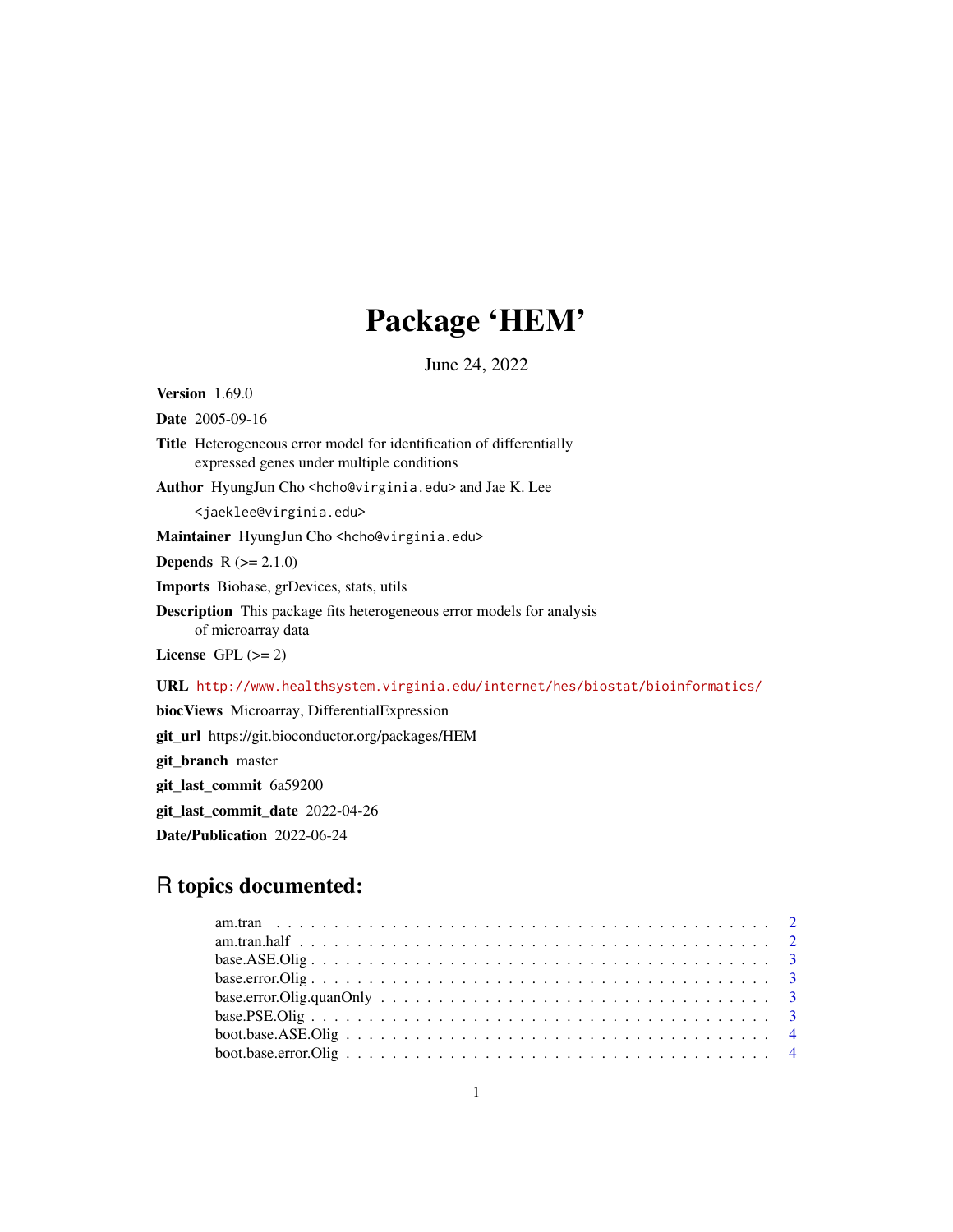#### <span id="page-1-0"></span>2 am.tran.half

| $\overline{4}$  |
|-----------------|
| $\overline{4}$  |
| 5               |
| $\overline{7}$  |
| <b>10</b>       |
| -11             |
| $-12$           |
| -12             |
|                 |
| -13             |
| $\overline{13}$ |
|                 |
| $\overline{14}$ |
|                 |
| $\overline{14}$ |
|                 |
|                 |
| $-15$           |
|                 |
| $-16$           |
| - 16            |
|                 |
| -17             |
|                 |

#### **Index** 2008 **[18](#page-17-0)**

am.tran *AM transformation for LPE*

## Description

Computes AM for LPE

#### Author(s)

HyungJun Cho and Jae K. Lee

am.tran.half *AM transformation for LPE*

## Description

Computes AM for LPE

#### Author(s)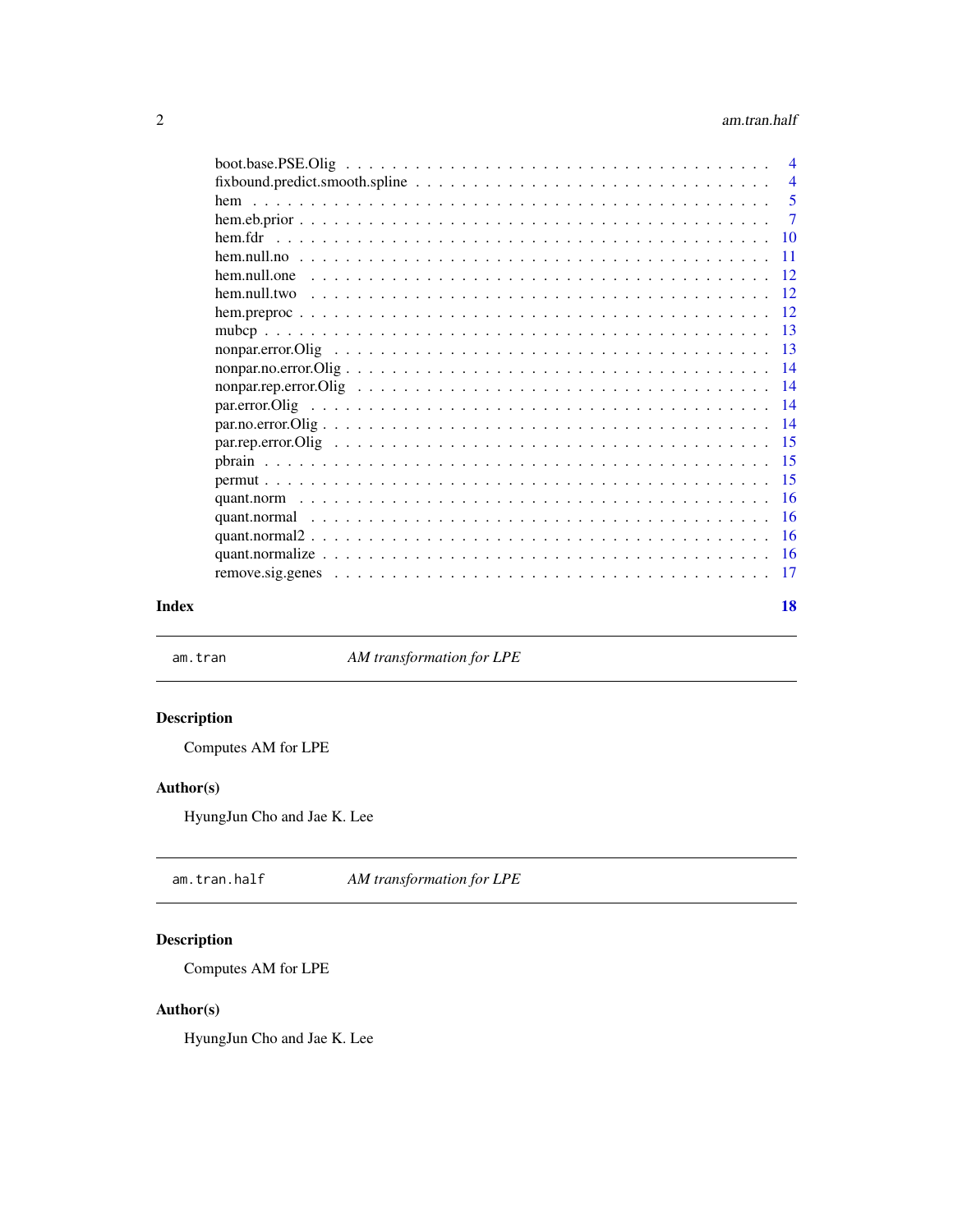<span id="page-2-0"></span>base.ASE.Olig *Baseline ASE estimation for oligonucleotide arrays*

#### Description

Estimates baseline error for oligonucleotide arrays

#### Author(s)

HyungJun Cho and Jae K. Lee

base.error.Olig *Baseline error estimation for oligonucleotide arrays*

#### Description

Estimates baseline error for oligonucleotide arrays

#### Author(s)

HyungJun Cho and Jae K. Lee

base.error.Olig.quanOnly

*Baseline error estimation for oligonucleotide arrays*

#### Description

Estimates baseline error for oligonucleotide arrays

#### Author(s)

HyungJun Cho and Jae K. Lee

base.PSE.Olig *Baseline PSE estimation for oligonucleotide arrays*

#### Description

Estimates baseline error for oligonucleotide arrays

#### Author(s)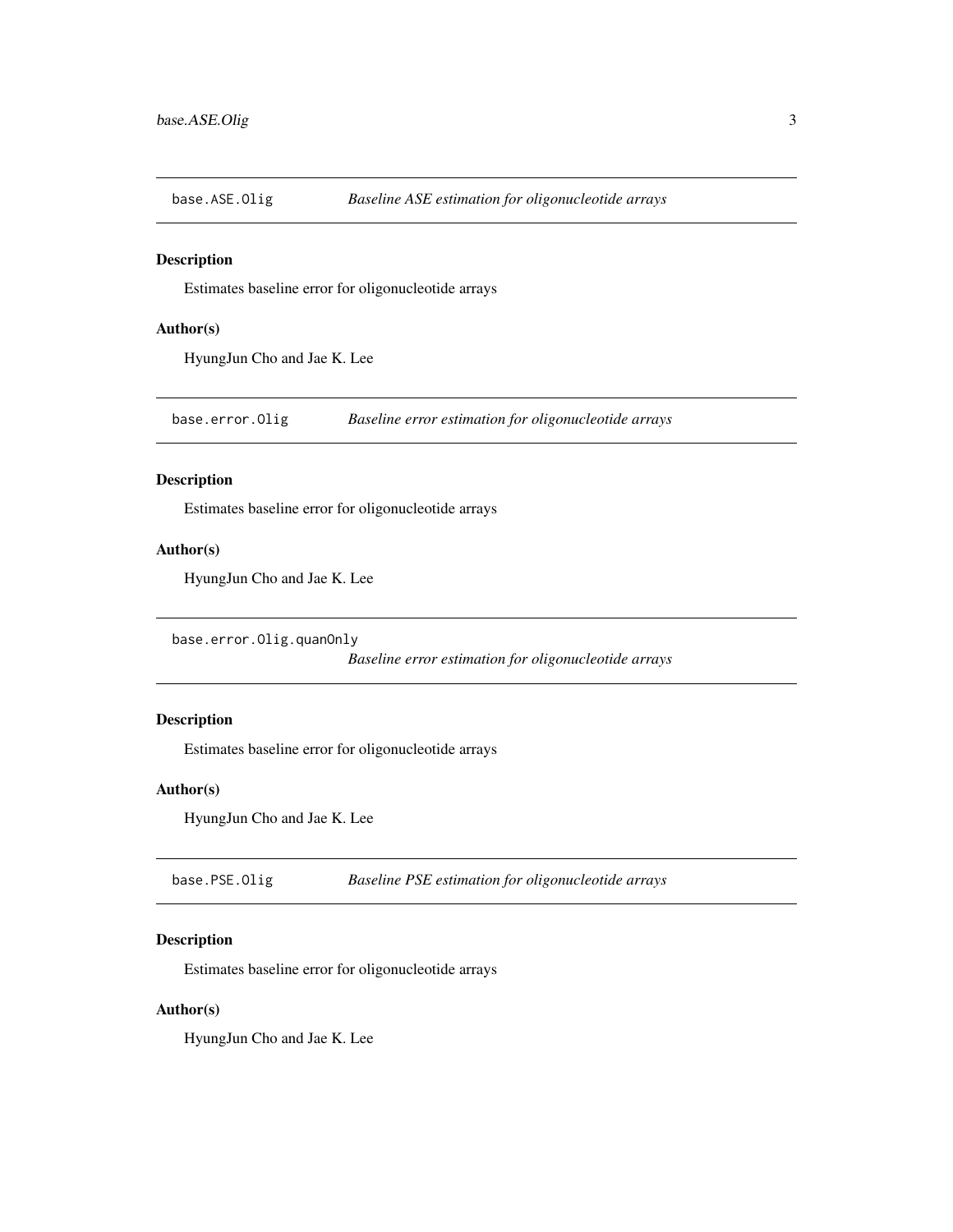<span id="page-3-0"></span>boot.base.ASE.Olig *Baseline error bootstrap estimation for oligonucleotide arrays*

#### Description

Estimates baseline error using bootstrap samples for oligonucleotide arrays

#### Author(s)

HyungJun Cho and Jae K. Lee

boot.base.error.Olig *Baseline error bootstrap estimation for oligonucleotide arrays*

#### Description

Estimates baseline error using bootstrap samples for oligonucleotide arrays

#### Author(s)

HyungJun Cho and Jae K. Lee

boot.base.PSE.Olig *Baseline error bootstrap estimation for oligonucleotide arrays*

#### Description

Estimates baseline error using bootstrap samples for oligonucleotide arrays

#### Author(s)

HyungJun Cho and Jae K. Lee

fixbound.predict.smooth.spline *Prediction using smoothing spine*

#### Description

Makes predictions using smoothing spine

#### Author(s)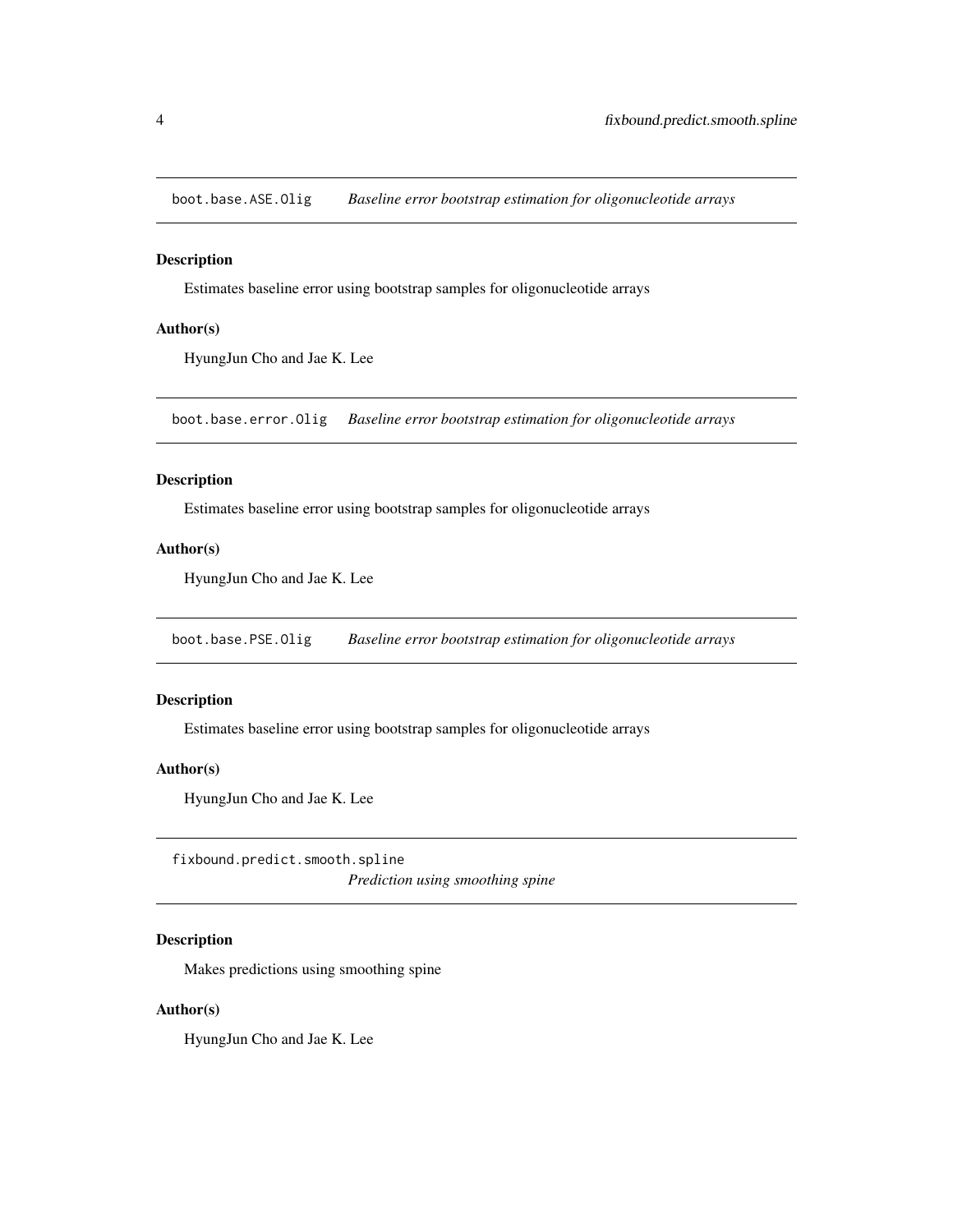<span id="page-4-0"></span>hem 55

<span id="page-4-1"></span>hem *Heterogeneous Error Model for Identification of Differential Expressed Genes Under Multiple Conditions*

#### Description

Fits an error model with heterogeneous experimental and biological variances.

#### Usage

```
hem(dat, probe.ID=NULL, n.layer, design, burn.ins=1000, n.samples=3000,
   method.var.e="gam", method.var.b="gam", method.var.t="gam",
   var.e=NULL, var.b=NULL, var.t=NULL, var.g=1, var.c=1, var.r=1,
    alpha.e=3, beta.e=.1, alpha.b=3, beta.b=.1, alpha.t=3, beta.t=.2,
    n.digits=10, print.message.on.screen=TRUE)
```
#### Arguments

| dat             | data                                                                                                                                                                       |
|-----------------|----------------------------------------------------------------------------------------------------------------------------------------------------------------------------|
| probe.ID        | a vector of probe set IDs                                                                                                                                                  |
| n.layer         | number of layers; 1=one-layer EM, 2=two-layer EM                                                                                                                           |
| design          | design matrix                                                                                                                                                              |
| burn.ins        | number of burn-ins for MCMC                                                                                                                                                |
| n.samples       | number of samples for MCMC                                                                                                                                                 |
| method.var.e    | prior specification method for experimental variance; "gam"=Gamma(alpha,beta),<br>"peb"=parametric EB prior specification, "neb"=nonparametric EB prior speci-<br>fication |
| method.var.b    | prior specification method for biological variance; "gam"=Gamma(alpha,beta),<br>"peb"=parametric EB prior specification                                                    |
| method.var.t    | prior specification method for total variance; "gam"=Gamma(alpha,beta), "peb"=parametric<br>EB prior specification, "neb"=nonparametric EB prior specification             |
| var.e           | prior estimate matrix for experimental variance                                                                                                                            |
| var.b           | prior estimate matrix for biological variance                                                                                                                              |
| var.t           | prior estimate matrix for total variance                                                                                                                                   |
| var.g           | $N(0, var.g)$ ; prior parameter for gene effect                                                                                                                            |
| var.c           | $N(0, \text{var.c})$ ; prior parameter for condition effect                                                                                                                |
| var.r           | $N(0, var.r)$ ; prior parameter for interaction effect of gene and condition                                                                                               |
| alpha.e, beta.e | Gamma(alpha.e,alpha.e); prior parameters for inverse of experimental variance                                                                                              |
| alpha.b, beta.b | Gamma(alpha.b,alpha.b); prior parameters for inverse of biological variance                                                                                                |
|                 |                                                                                                                                                                            |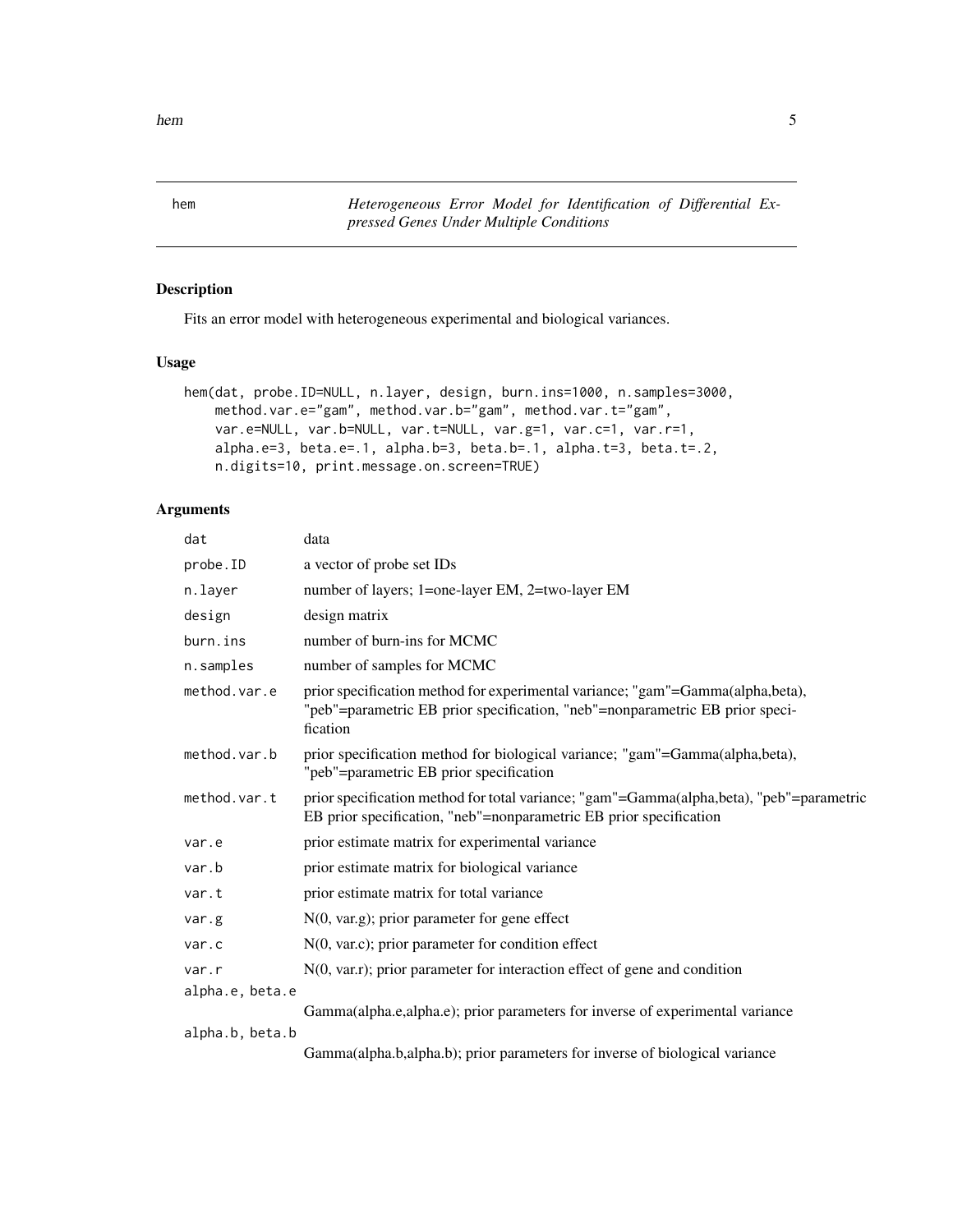<span id="page-5-0"></span>

| alpha.t, beta.t         |                                                                        |  |
|-------------------------|------------------------------------------------------------------------|--|
|                         | Gamma(alpha.b,alpha.b); prior parameters for inverse of total variance |  |
| n.digits                | number of digits                                                       |  |
| print.message.on.screen |                                                                        |  |
|                         | if TRUE, process status is shown on screen.                            |  |

#### Value

| n.gene      | numer of genes                                                                                                        |
|-------------|-----------------------------------------------------------------------------------------------------------------------|
| n.chip      | number of chips                                                                                                       |
| n.cond      | number of conditions                                                                                                  |
| design      | design matrix                                                                                                         |
| burn.ins    | number of burn-ins for MCMC                                                                                           |
| n.samples   | number of samples for MCMC                                                                                            |
| priors      | prior parameters                                                                                                      |
| m.mu        | estimated mean expression intensity for each gene under each condition                                                |
| $m \cdot x$ | estimated unobserved expression intensity for each combination of genes, con-<br>ditions, and individuals (n.layer=2) |
| m.var.b     | estimated biological variances (n.layer=2)                                                                            |
| m.var.e     | estimated experiemental variances (n.layer=2)                                                                         |
| m.var.t     | estimated total variances (n.layer=1)                                                                                 |
| H           | H-scores                                                                                                              |

#### Author(s)

HyungJun Cho and Jae K. Lee

#### References

Cho, H. and Lee, J.K. (2004) Bayesian Hierarchical Error Model for Analysis of Gene Expression Data, Bioinformatics, 20: 2016-2025.

#### See Also

[hem.eb.prior](#page-6-1), [hem.fdr](#page-9-1)

#### Examples

#Example 1: Two-layer HEM

data(pbrain)

```
##construct a design matrix
cond <- c(1,1,1,1,1,1,2,2,2,2,2,2) #condition
ind <- c(1,1,2,2,3,3,1,1,2,2,3,3) #biological replicate
rep <- c(1,2,1,2,1,2,1,2,1,2,1,2) #experimental replicate
```
**6** hem the state of the state of the state of the state of the state of the state of the state of the state of the state of the state of the state of the state of the state of the state of the state of the state of the st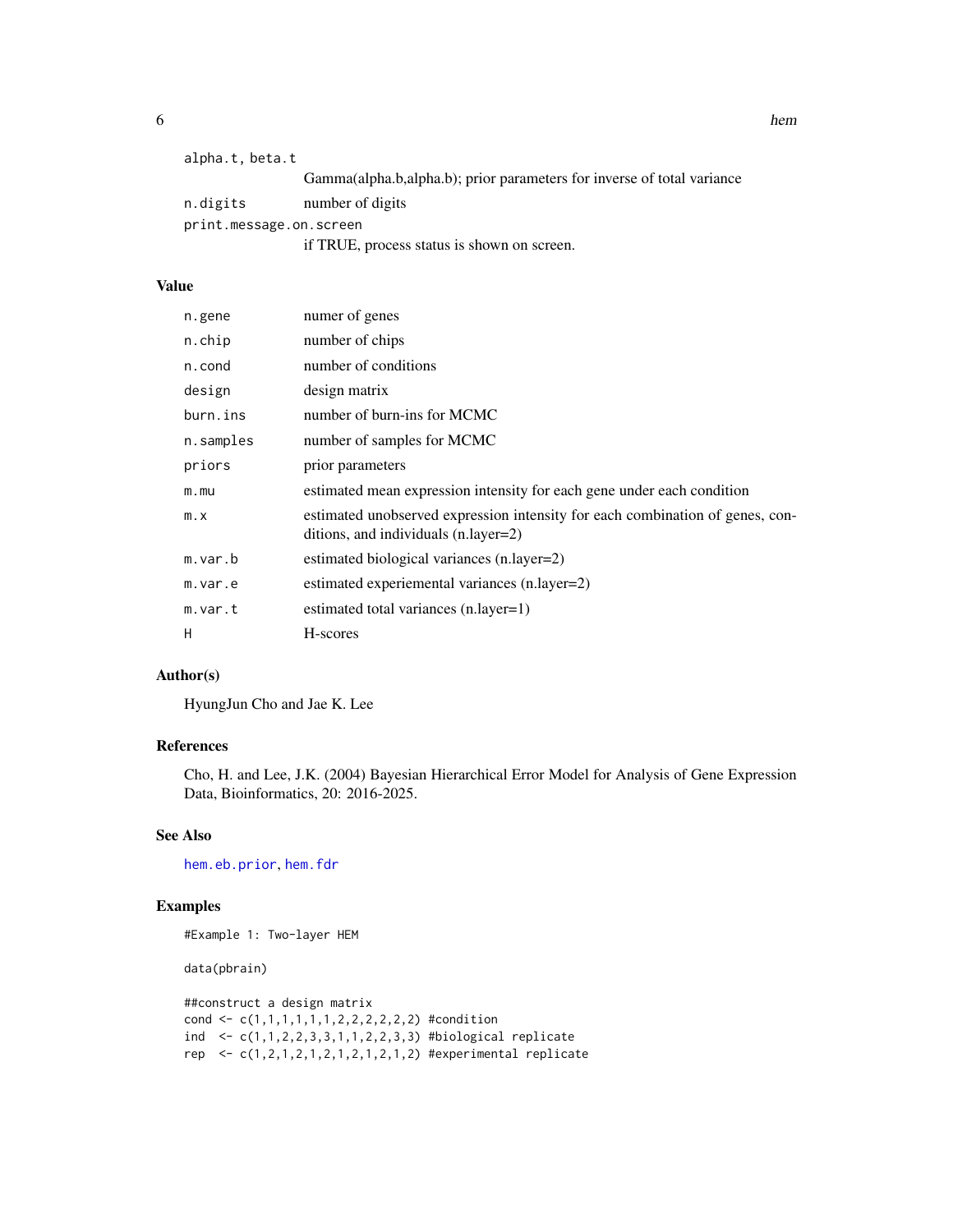#### <span id="page-6-0"></span>hem.eb.prior 7

```
design <- data.frame(cond,ind,rep)
##normalization
pbrain.nor <- hem.preproc(pbrain[,2:13])
##fit HEM with two layers of error
##using the small numbers of burn-ins and MCMC samples for a testing purpose;
##but increase the numbers for a practical purpose
#pbrain.hem <- hem(pbrain.nor, n.layer=2, design=design,
# burn.ins=10, n.samples=30)
##print H-scores
#pbrain.hem$H
#Example 2: One-layer HEM
data(mubcp)
##construct a design matrix
cond <- c(rep(1,6),rep(2,5),rep(3,5),rep(4,5),rep(5,5))
ind \leq c(1:6, rep((1:5), 4))design <- data.frame(cond,ind)
##construct a design matrix
mubcp.nor <- hem.preproc(mubcp)
#fit HEM with one layers of error
#using the small numbers of burn-ins and MCMC samples for a testing purpose;
#but increase the numbers for a practical purpose
#mubcp.hem <- hem(mubcp.nor, n.layer=1,design=design, burn.ins=10, n.samples=30)
##print H-scores
#mubcp.hem$H
###NOTE: Use 'hem.fdr' for FDR evaluation
###NOTE: Use 'hem.eb.prior' for Empirical Bayes (EB) prior sepecification
```
<span id="page-6-1"></span>

hem.eb.prior *Empirical Bayes (EB) Prior Specification*

#### Description

Estimates experimental and biological variances by LPE and resampling

###NOTE: Use EB-HEM ('hem' after 'hem.eb.prior') for small data sets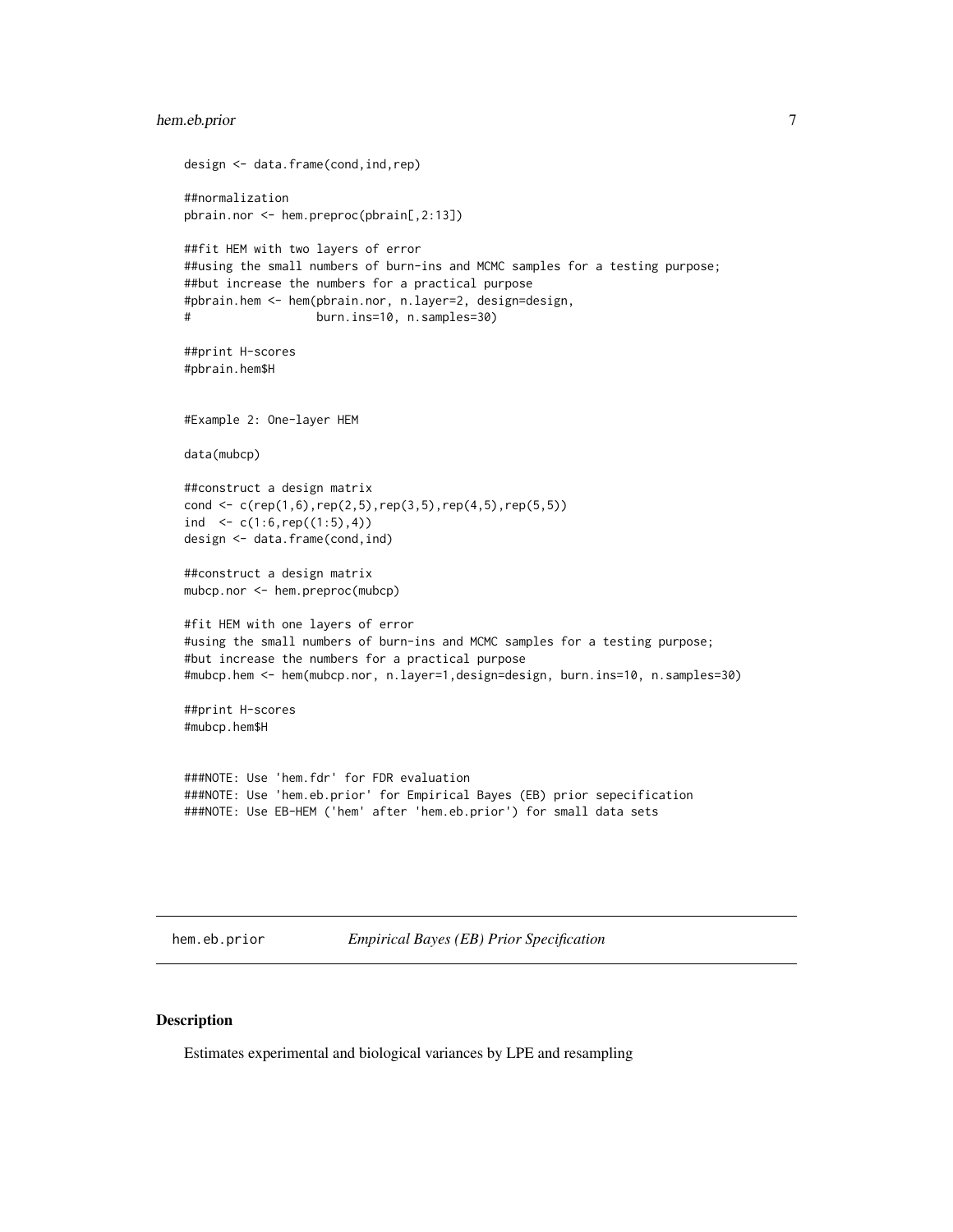#### <span id="page-7-0"></span>Usage

```
hem.eb.prior(dat, n.layer, design,
            method.var.e="neb", method.var.b="peb", method.var.t="neb",
             rep=TRUE, baseline.var="LPE", p.remove=0, max.chip=4,
            q=0.01, B=25, n.digits=10, print.message.on.screen=TRUE)
```
#### Arguments

| dat                                                                    | data                                                                                                                                         |
|------------------------------------------------------------------------|----------------------------------------------------------------------------------------------------------------------------------------------|
| n.layer                                                                | number of layers                                                                                                                             |
| design                                                                 | design matrix                                                                                                                                |
| method.var.e                                                           | prior specification method for experimental variance; "peb"=parametric EB prior<br>specification, "neb"=nonparametric EB prior specification |
| method.var.b                                                           | prior specification method for biological variance; "peb"=parametric EB prior<br>specification                                               |
| method.var.t                                                           | prior specification method for total variance; "peb"=parametric EB prior speci-<br>fication, "neb"=nonparametric EB prior specification      |
| rep                                                                    | no replication if FALSE                                                                                                                      |
| baseline.var                                                           | baseline variance estimation method: LPE for replicated data and BLPE, PSE,<br>or ASE for unreplicated data                                  |
| p.remove                                                               | percent of removed rank-variance genes for BLPE                                                                                              |
| max.chip                                                               | maximum number of chips to estimate errors                                                                                                   |
| q                                                                      | quantile for paritioning genes based on expression levels                                                                                    |
| B                                                                      | number of iterations for resampling                                                                                                          |
| n.digits                                                               | number of digits                                                                                                                             |
| print.message.on.screen<br>if TRUE, process status is shown on screen. |                                                                                                                                              |

#### Value

| var.b | prior estimate matrix for biological variances (n.layer=2)    |
|-------|---------------------------------------------------------------|
| var.e | prior estimate matrix for experiemental variances (n.layer=2) |
| var.t | prior estimate matrix for total variances (n.layer=1)         |

#### Author(s)

HyungJun Cho and Jae K. Lee

#### See Also

[hem](#page-4-1), [hem.fdr](#page-9-1)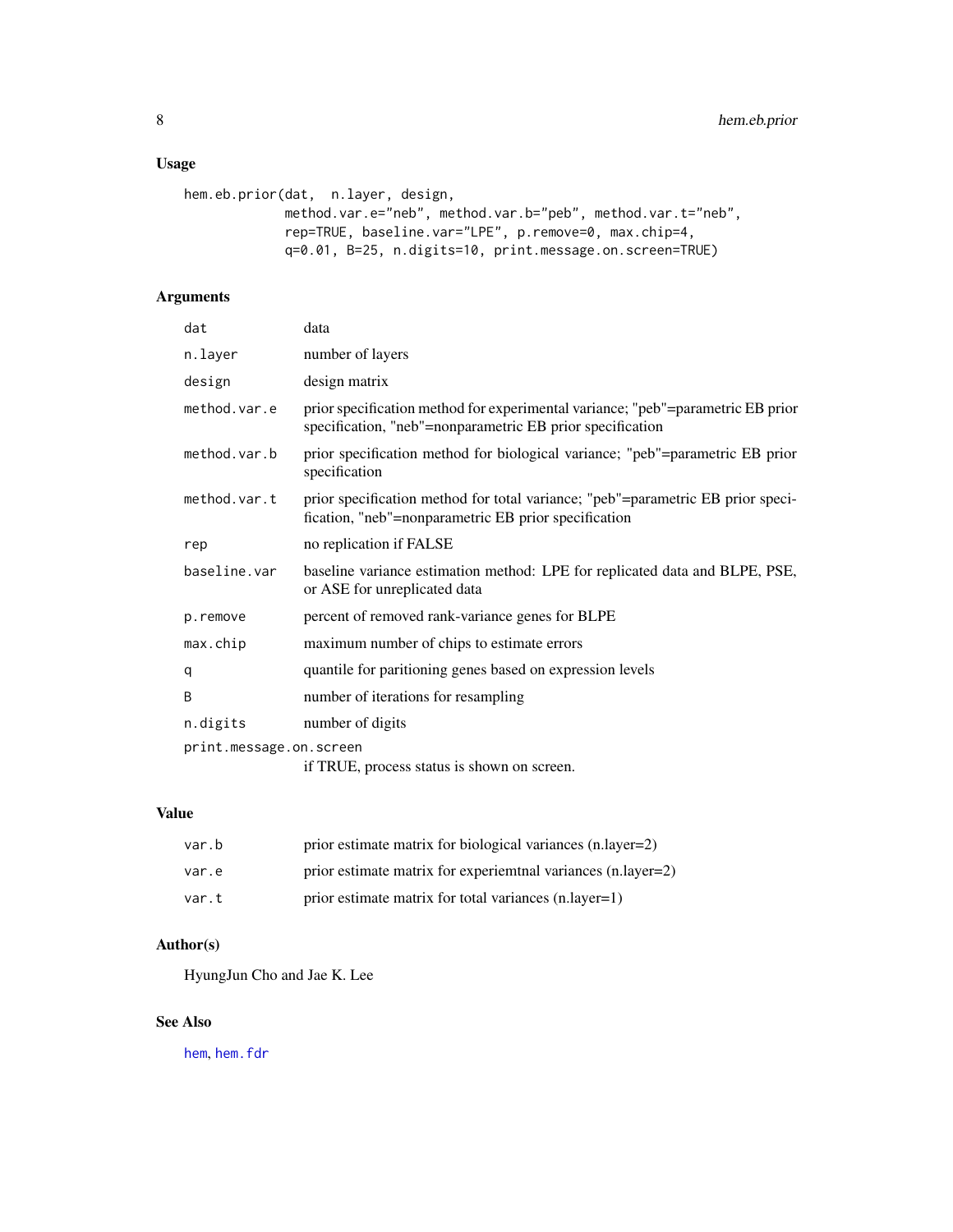#### hem.eb.prior 9

#### Examples

```
#Example 1: Two-layer HEM with EB prior specification
data(pbrain)
##construct a design matrix
cond <- c(1,1,1,1,1,1,2,2,2,2,2,2)
ind <- c(1,1,2,2,3,3,1,1,2,2,3,3)
rep <- c(1,2,1,2,1,2,1,2,1,2,1,2)
design <- data.frame(cond,ind,rep)
##normalization
pbrain.nor <- hem.preproc(pbrain[,2:13])
##take a subset for a testing purpose;
##use all genes for a practical purpose
pbrain.nor <- pbrain.nor[1:1000,]
##estimate hyperparameters of variances by LPE
#pbrain.eb <- hem.eb.prior(pbrain.nor, n.layer=2, design=design,
# method.var.e="neb", method.var.b="peb")
#fit HEM with two layers of error
#using the small numbers of burn-ins and MCMC samples for a testing purpose;
#but increase the numbers for a practical purpose
#pbrain.hem <- hem(pbrain.nor, n.layer=2, design=design,burn.ins=10, n.samples=30,
# method.var.e="neb", method.var.b="peb",
# var.e=pbrain.eb$var.e, var.b=pbrain.eb$var.b)
#Example 2: One-layer HEM with EB prior specification
data(mubcp)
##construct a design matrix
cond \leq c(rep(1,6),rep(2,5),rep(3,5),rep(4,5),rep(5,5))
ind \leq c(1:6, rep((1:5), 4))
design <- data.frame(cond,ind)
##normalization
mubcp.nor <- hem.preproc(mubcp)
##take a subset for a testing purpose;
##use all genes for a practical purpose
mubcp.nor <- mubcp.nor[1:1000,]
##estimate hyperparameters of variances by LPE
#mubcp.eb <- hem.eb.prior(mubcp.nor, n.layer=1, design=design,
# method.var.t="neb")
#fit HEM with two layers of error
#using the small numbers of burn-ins and MCMC samples for a testing purpose;
```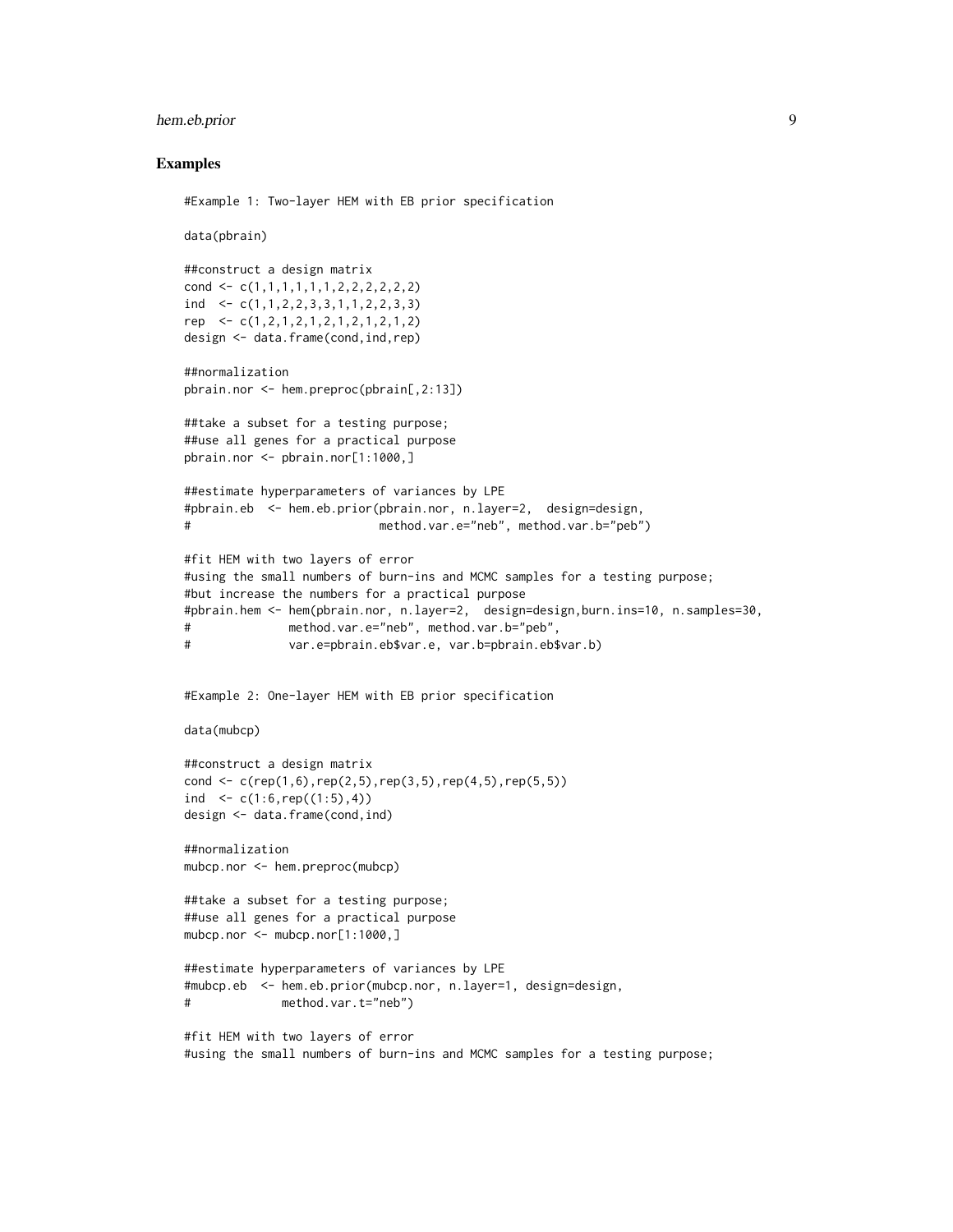```
#but increase the numbers for a practical purpose
#mubcp.hem <- hem(mubcp.nor, n.layer=1, design=design, burn.ins=10, n.samples=30,
# method.var.t="neb", var.t=mubcp.eb$var.t)
```
<span id="page-9-1"></span>hem.fdr *FDR Evaluation*

#### Description

Computes resampling-based False Discovery Rate (FDR)

#### Usage

```
hem.fdr(dat, n.layer, design, rep=TRUE, hem.out, eb.out=NULL, n.iter=5, q.trim=0.9,
      target.fdr=c(0.001, 0.005, 0.01, 0.05, 0.1, 0.15, 0.20, 0.30, 0.40, 0.50),
        n.digits=10, print.message.on.screen=TRUE)
```
#### Arguments

| dat                     | data                                                                |
|-------------------------|---------------------------------------------------------------------|
| n.layer                 | number of layers: 1=one-layer EM; 2=two-layer EM                    |
| design                  | design matrix                                                       |
| rep                     | no replication if FALSE                                             |
| hem.out                 | output from hem function                                            |
| eb.out                  | output from hem.eb.prior function                                   |
| n.iter                  | number of iterations                                                |
| q.trim                  | quantile used for estiminary the proportion of true negatives (pi0) |
| target.fdr              | <b>Target FDRs</b>                                                  |
| n.digits                | number of digits                                                    |
| print.message.on.screen |                                                                     |
|                         | if TRUE, process status is shown on screen.                         |

#### Value

| fdr     | H-values and corresponding FDRs                                                                  |
|---------|--------------------------------------------------------------------------------------------------|
| pi0     | estimated proportion of true negatives                                                           |
| H.null  | H-scores from null data                                                                          |
| targets | given target FDRs, corrsponding critical values and numbers of significant genes<br>are provided |

#### Author(s)

<span id="page-9-0"></span>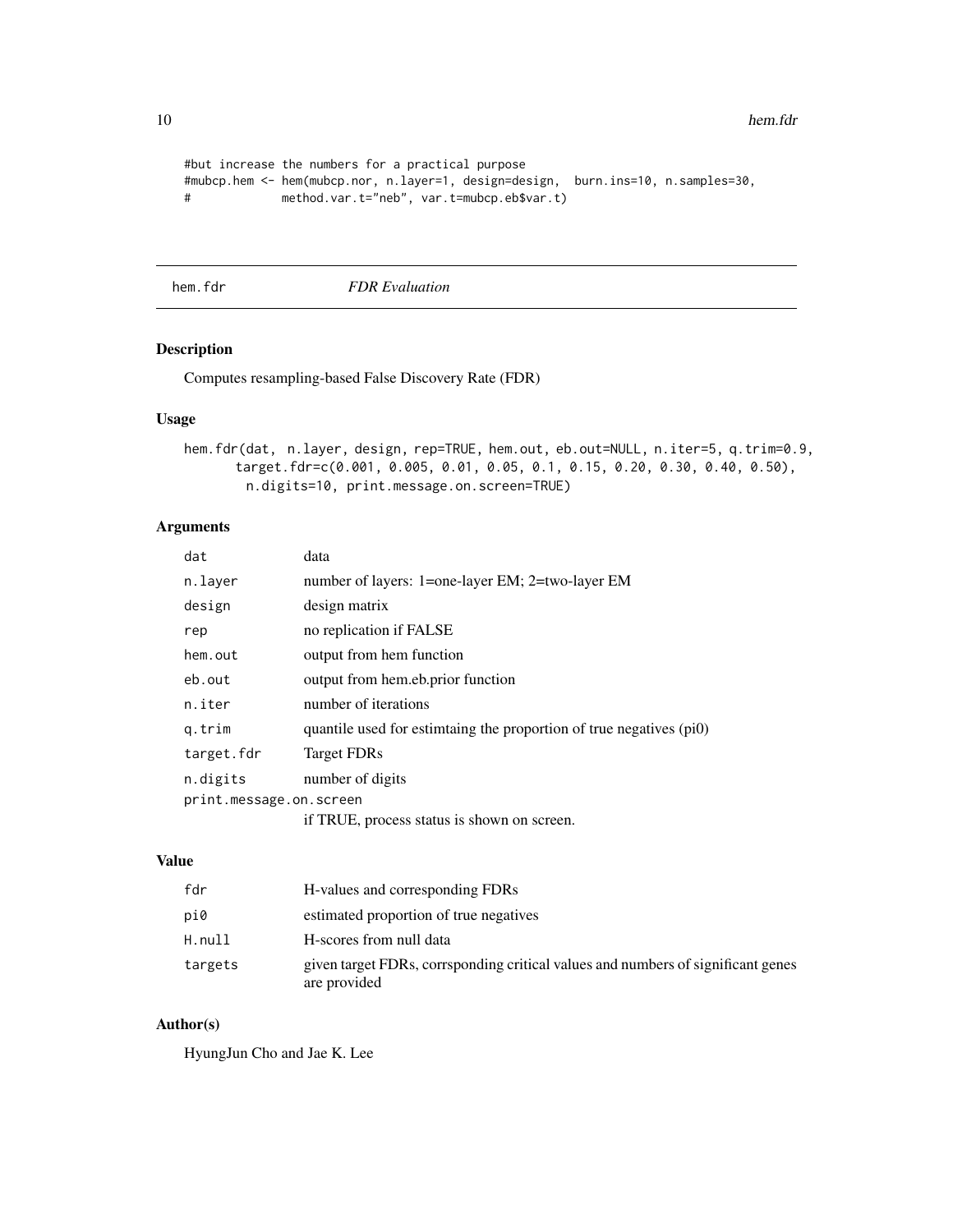#### <span id="page-10-0"></span>hem.null.no 11

#### See Also

[hem.eb.prior](#page-6-1) [hem](#page-4-1)

#### Examples

data(pbrain)

```
##construct a design matrix
cond \leq c(1,1,1,1,1,1,1,2,2,2,2,2,2)ind \leq c(1,1,2,2,3,3,1,1,2,2,3,3)rep <- c(1,2,1,2,1,2,1,2,1,2,1,2)
design <- data.frame(cond,ind,rep)
```

```
##normalization
pbrain.nor <- hem.preproc(pbrain[,2:13])
```

```
##take a subset for a testing purpose;
##use all genes for a practical purpose
pbrain.nor <- pbrain.nor[1:1000,]
```

```
##estimate hyperparameters of variances by LPE
#pbrain.eb <- hem.eb.prior(pbrain.nor, n.layer=2, design=design,
# method.var.e="neb", method.var.b="peb")
```

```
##fit HEM with two layers of error
##using the small numbers of burn-ins and MCMC samples for a testing purpose;
##but increase the numbers for a practical purpose
#pbrain.hem <- hem(pbrain.nor, n.layer=2, design=design,burn.ins=10, n.samples=30,
# method.var.e="neb", method.var.b="peb",
# var.e=pbrain.eb$var.e, var.b=pbrain.eb$var.b)
##Estimate FDR based on resampling
#pbrain.fdr <- hem.fdr(pbrain.nor, n.layer=2, design=design,
```

```
# hem.out=pbrain.hem, eb.out=pbrain.eb)
```
hem.null.no *Generation of null data*

#### Description

Generates null data by resampling

#### Author(s)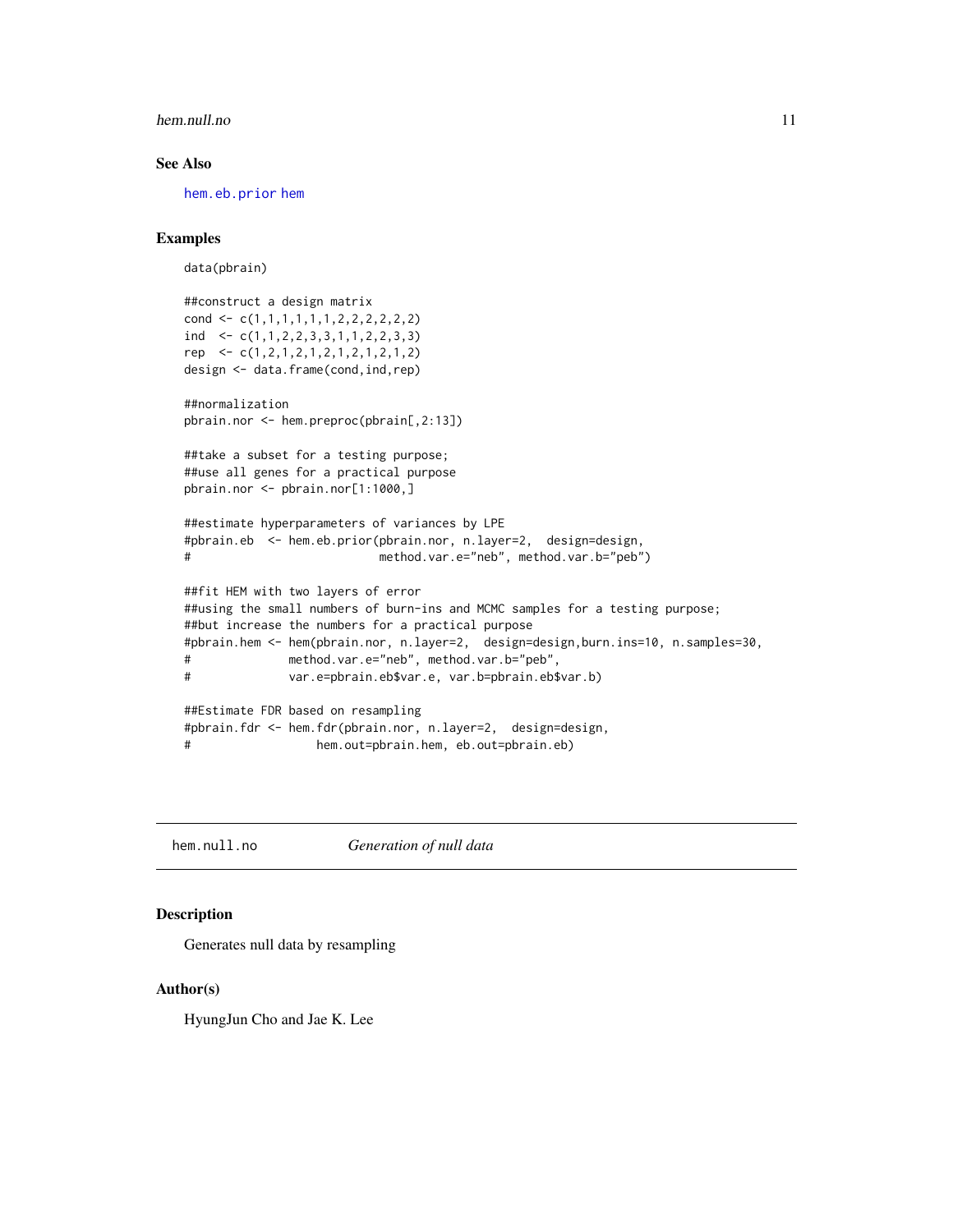<span id="page-11-0"></span>

#### Description

Generates null data by resampling

#### Author(s)

HyungJun Cho and Jae K. Lee

hem.null.two *Generation of null data*

#### Description

Generates null data by resampling

#### Author(s)

HyungJun Cho and Jae K. Lee

hem.preproc *Preprocessing*

#### Description

Performs IQR normalization, thesholding, and log2-transformation

#### Usage

hem.preproc(x, data.type = "MAS5")

#### Arguments

| x         | data                    |
|-----------|-------------------------|
| data.type | data type: MAS5 or MAS4 |

#### Author(s)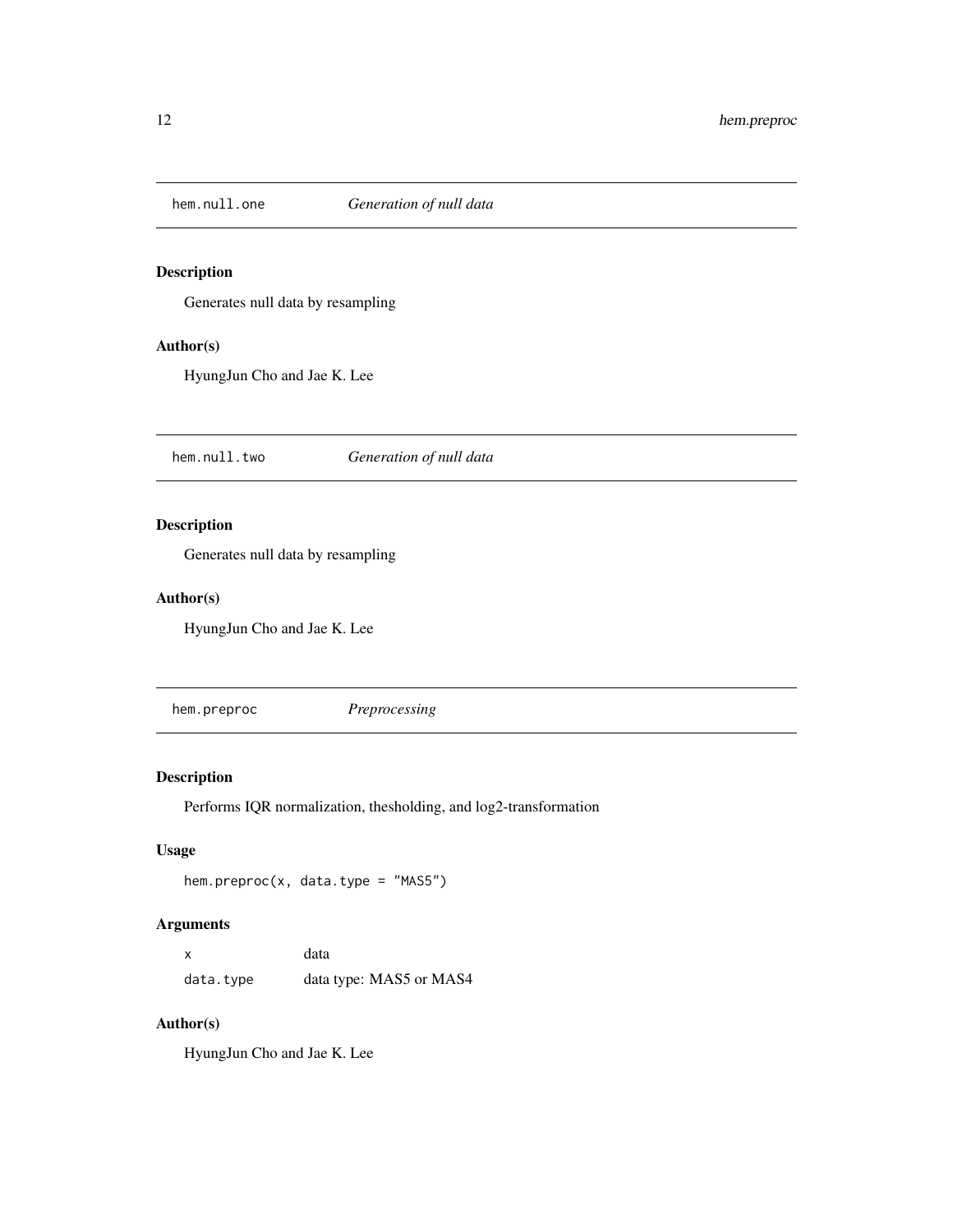#### <span id="page-12-0"></span>mubcp and the contract of the contract of the contract of the contract of the contract of the contract of the contract of the contract of the contract of the contract of the contract of the contract of the contract of the

#### See Also

[hem](#page-4-1), [hem.eb.prior](#page-6-1), [hem.fdr](#page-9-1)

#### Examples

```
data(pbrain)
pbrain.nor <- hem.preproc(pbrain[,2:13])
```
mubcp *Gene expression data for mouse B cell development*

#### Description

This data set consists of gene expression of the five consecutive stages (pre-B1, large pre-B2, small pre-B2, immature B, and mature B cells) of mouse B cell development. The data were obtained with high-density oligonucleotide arrays, Affymetrix Mu11k GeneChips, from flow-cytometrically purified cells.

#### Usage

data(mubcp)

#### Format

A matrix containing 13,207 probe sets and 26 chips; first 6 chips for pre-B1 cell and next 20 chips for other stages (5 chips for each)

#### Source

Hoffmann, R., Seidl, T., Neeb, M., Rolink, A. and Melchers, F. (2002). Changes in gene expression profiles in developing B cells of murine bone marrow, Genome Research 12:98-111.

nonpar.error.Olig *Baseline error nonparametric estimation for oligonucleotide arrays*

#### **Description**

Estimates baseline error for oligonucleotide arrays

#### Author(s)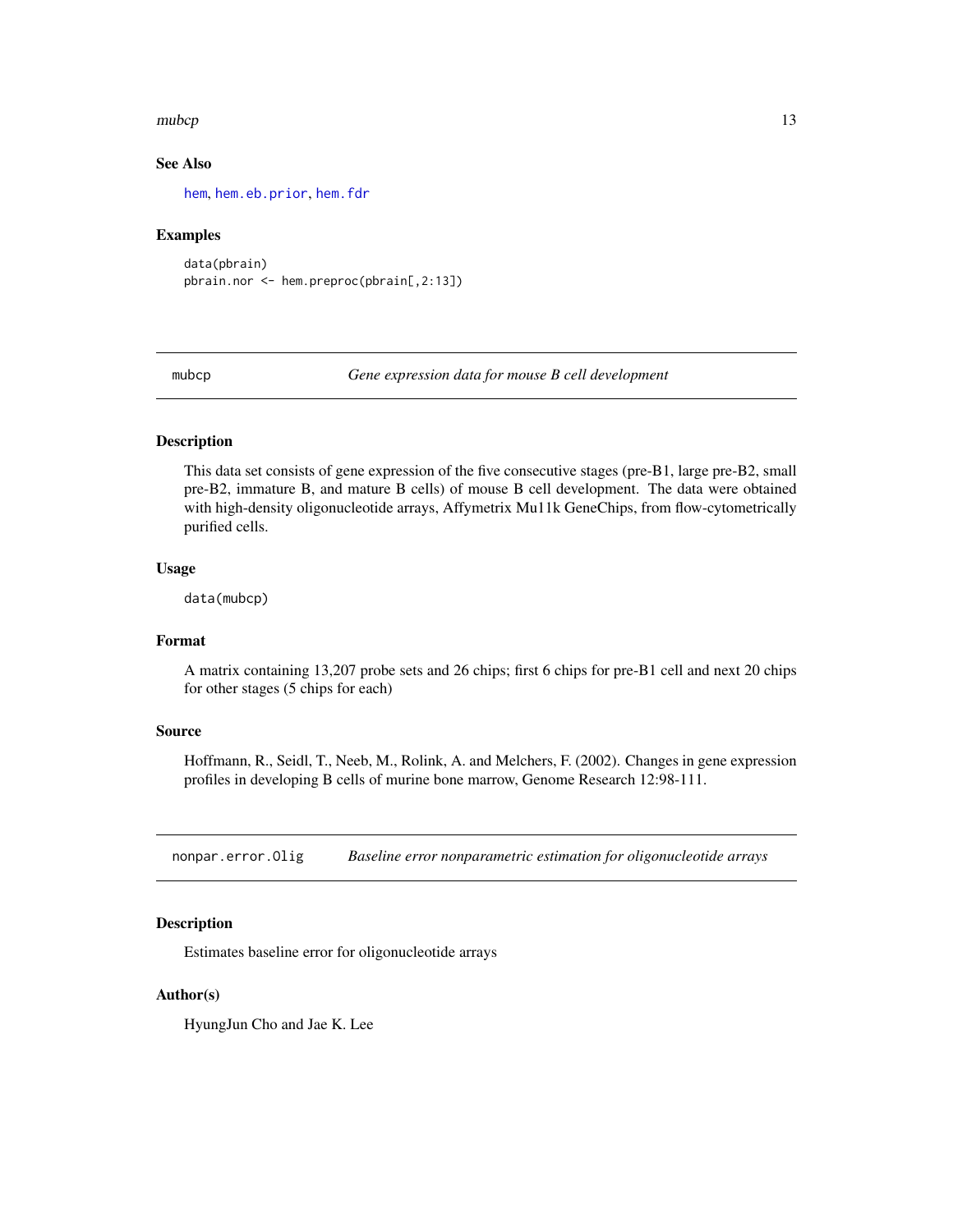<span id="page-13-0"></span>nonpar.no.error.Olig *Baseline error nonparametric estimation for oligonucleotide arrays*

#### Description

Estimates baseline error for oligonucleotide arrays

#### Author(s)

HyungJun Cho and Jae K. Lee

nonpar.rep.error.Olig *Baseline error nonparametric estimation for oligonucleotide arrays*

#### Description

Estimates baseline error for oligonucleotide arrays

#### Author(s)

HyungJun Cho and Jae K. Lee

par.error.Olig *Baseline error parametric estimation for oligonucleotide arrays*

#### Description

Estimates baseline error for oligonucleotide arrays

#### Author(s)

HyungJun Cho and Jae K. Lee

par.no.error.Olig *Baseline error parametric estimation for oligonucleotide arrays*

#### Description

Estimates baseline error for oligonucleotide arrays

#### Author(s)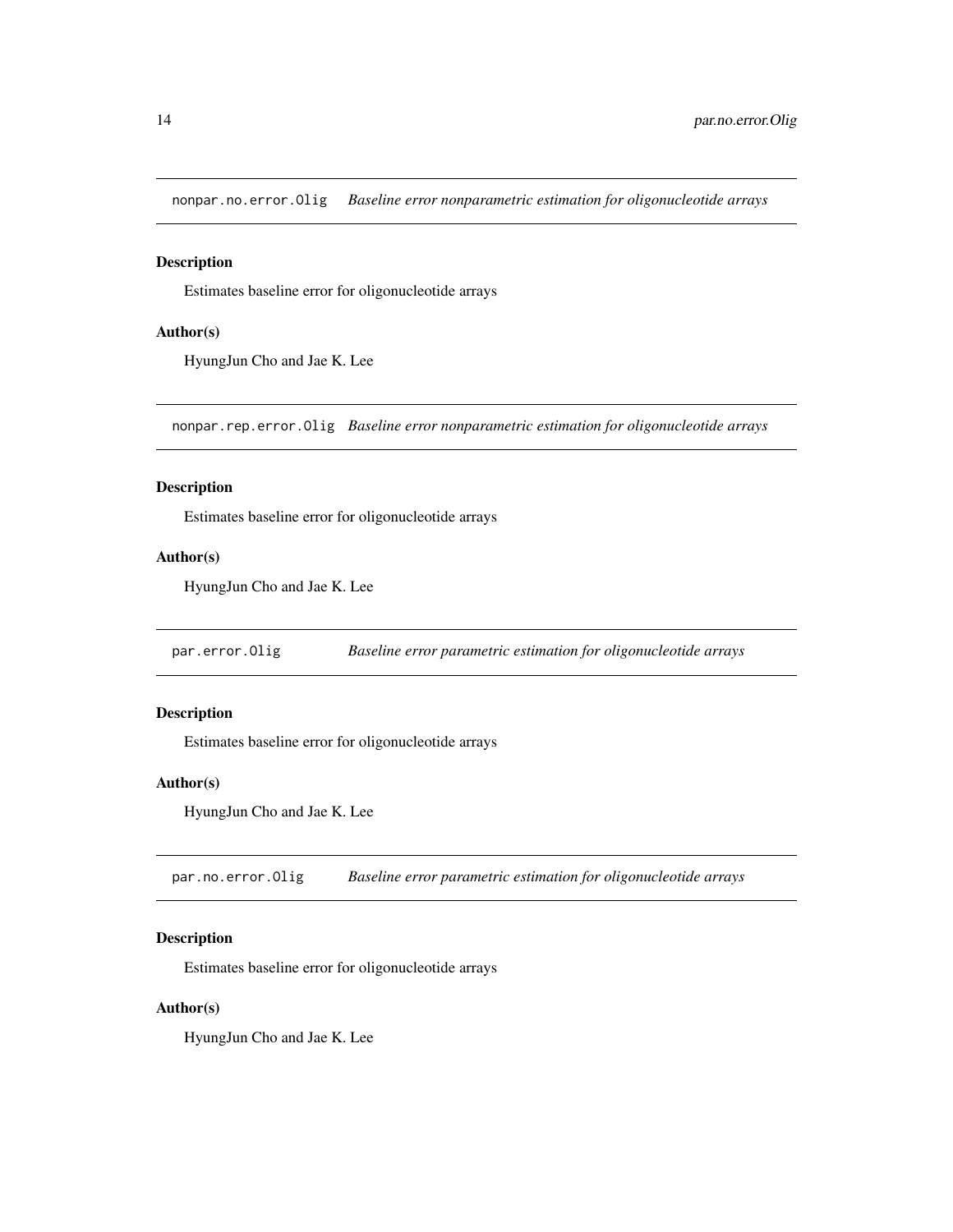<span id="page-14-0"></span>par.rep.error.Olig *Baseline error parametric estimation for oligonucleotide arrays*

#### Description

Estimates baseline error for oligonucleotide arrays

#### Author(s)

HyungJun Cho and Jae K. Lee

pbrain *Gene expression data for primate brains*

#### Description

This data set consists of gene expression of primate brains (Affymetrix U95A GeneChip). The frozen brains of three humans (H1, H2, H3) and three chimpanzees (C1, C2, C3) were used to take the postmortem tissue samples, and two independent tissue samples for each individual were taken.

#### Usage

data(pbrain)

#### Format

A matrix containing 12,600 probe sets and 12 chips (H1,H1,H2,H2,H3,H3,C1,C1,C2,C2,C3,C3); the first column is probe set ID

#### Source

Enard, W., Khaitovich, P., Klose, J., Zollner, S., Heissig, F., Giavalisco, P., Nieselt-Struwe, K., Muchmore, E., Varki, A., Ravid, R., Doxiadis, G.M., Bontrop, R.R., and Paabo, S. (2002) Intraand interspecific variation in primate gene expression patterns, Science 296:340-343

permut *Permutation*

#### Description

Permute

#### Author(s)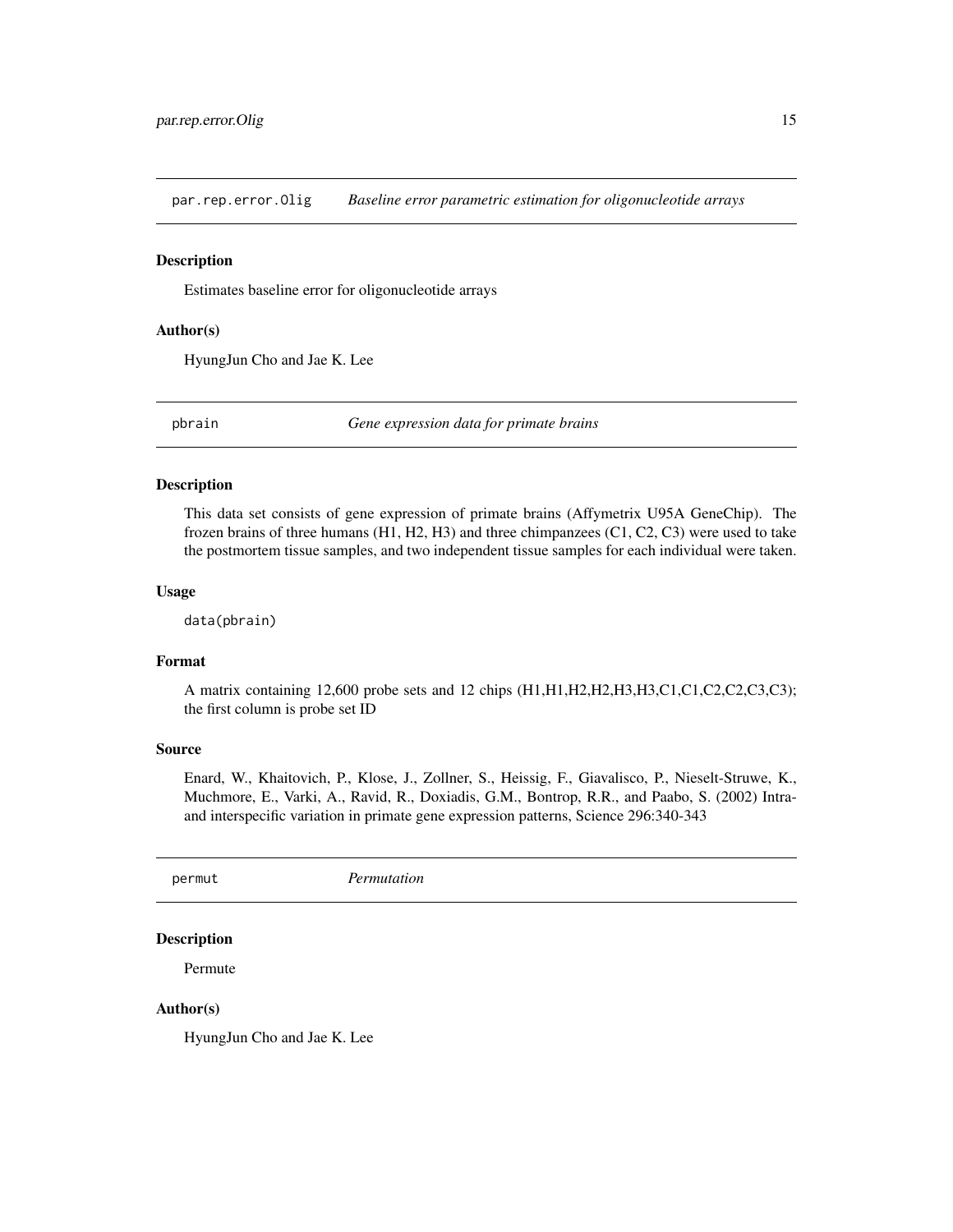<span id="page-15-0"></span>

### Description

Performs quantile normalization

#### Author(s)

HyungJun Cho and Jae K. Lee

quant.normal *Normalization*

#### Description

Normalization

#### Author(s)

HyungJun Cho and Jae K. Lee

quant.normal2 *Normalization*

#### Description

Normalization

#### Author(s)

HyungJun Cho and Jae K. Lee

quant.normalize *Quantile normalization*

#### Description

Performs quantile normalization

#### Author(s)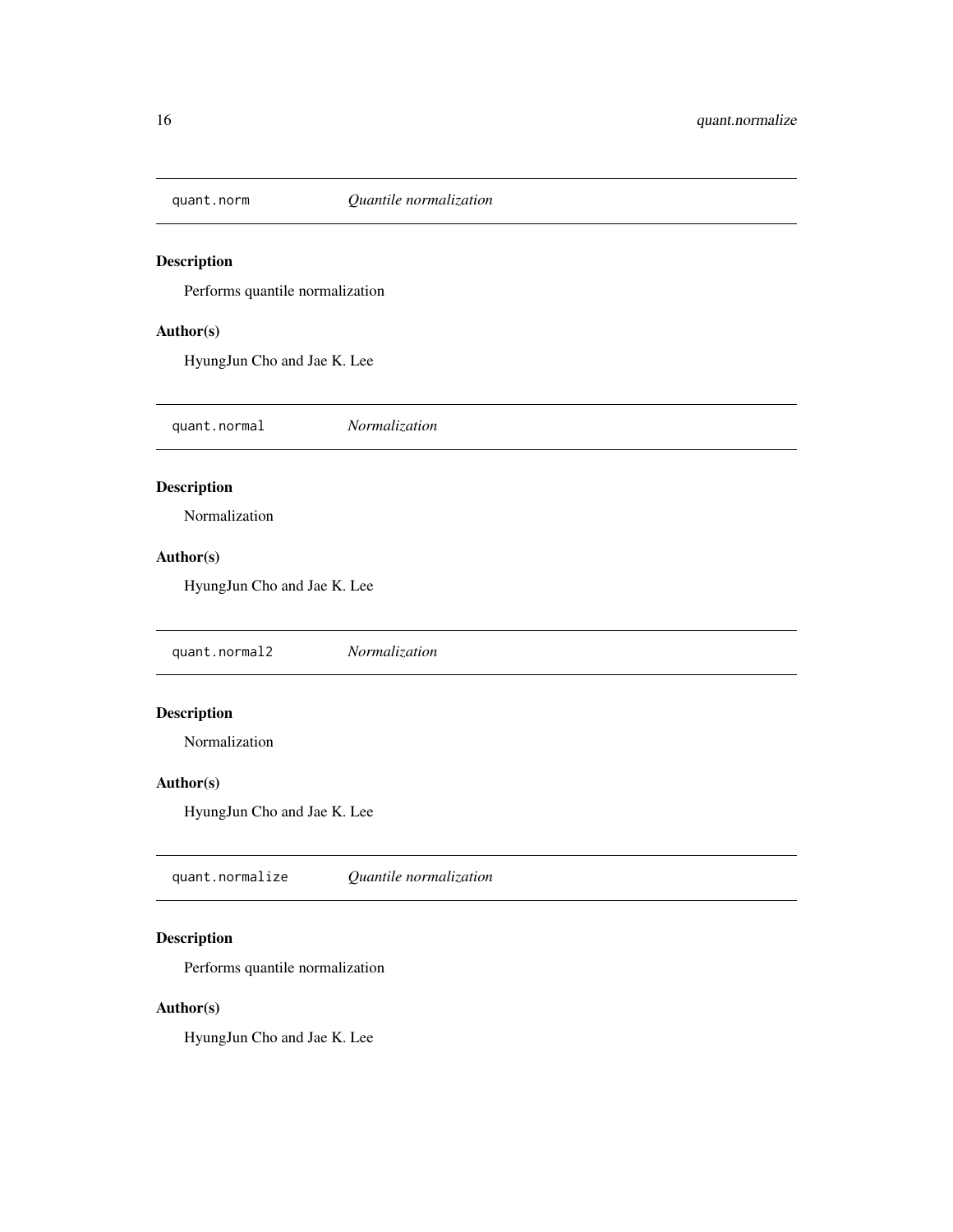<span id="page-16-0"></span>remove.sig.genes *Remove significant genes*

## Description

Remove significant genes

#### Author(s)